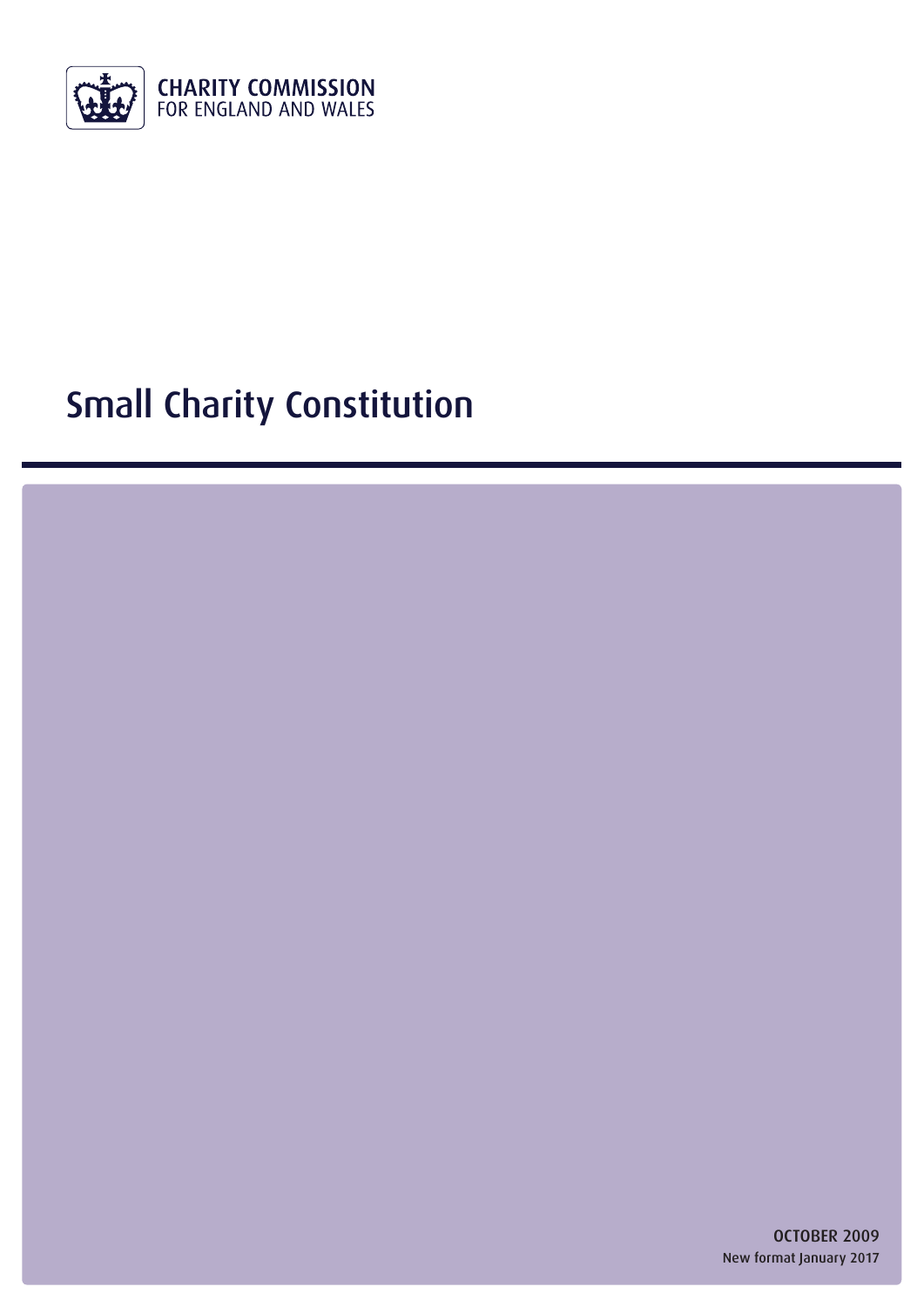## **Small Charity Constitution**

Suitable for small charities with an annual income under £5,000 that don't own a building or employ people and do not intend to register with the Charity Commission.

#### **1 Name**

The charity's name is .......................................................................................................................................................

#### **2 The purposes of the charity are:-**

........................................................................................................................................................................................... ...........................................................................................................................................................................................

#### 3 Trustees

The charity shall be managed by a committee of trustees who are appointed at the Annual General Meeting (AGM) of the charity.

4 Carrying out the purposes

In order to carry out the charitable purposes, the trustees have the power to:

- (1) raise funds, receive grants and donations
- (2) apply funds to carry out the work of the charity
- (3) co-operate with and support other charities with similar purposes
- (4) do anything which is lawful and necessary to achieve the purposes
- 5 Membership

1

The charity shall have a membership. People who support the work of the charity and are aged 18 or over, can apply to the trustees to become a member. Once accepted by the trustees, membership lasts for 3 years and may be renewed. The trustees will keep an up-to-date membership list.

The trustees may remove a person's membership if they believe it is in the best interests of the charity. The member has the right to be heard by the trustees before the decision is made and can be accompanied by a friend.

#### **6 Annual General Meeting - AGM**

- (1) The AGM must be held every year, with 14 days notice given to all members telling them what is on the agenda. Minutes must be kept of the AGM.
- (2) There must be at least ........... members present at the AGM.
- (3) Every member has one vote.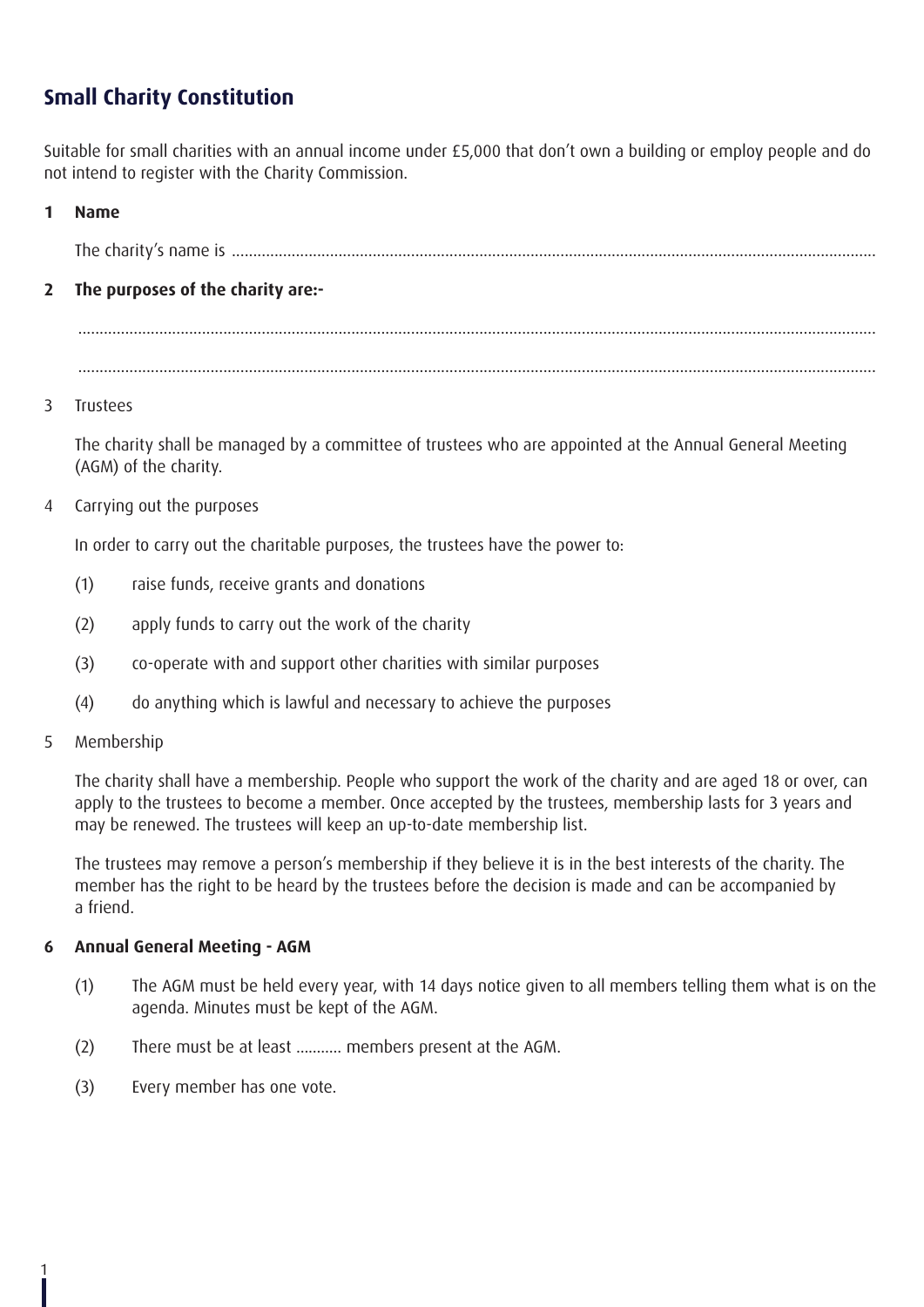- (4) The trustees shall present the annual report and accounts.
- (5) Any member may stand for election as a trustee.
- (6) Members shall elect between 3 and 10 trustees to serve for the next year. They will retire at the next AGM but may stand for re-election.

#### **7 Trustee meetings**

- (1) Trustees must hold at least 3 meetings each year. At their first meeting after the AGM they will elect a chair, treasurer and secretary. Trustees may act by majority decision.
- (2) At least 3 trustees must be present at the meeting to be able to take decisions. Minutes shall be kept for every meeting.
- (3) If trustees have a conflict of interest they must declare it and leave the meeting while this matter is being discussed or decided.
- (4) During the year, the trustees may appoint up to 2 additional trustees. They will stand down at the next AGM.
- (5) The trustees may make reasonable additional rules to help run the charity. These rules must not conflict with this constitution or the law.

#### **8 Money and property**

- (1) Money and property must only be used for the charity's purposes.
- (2) Trustees must keep accounts. The most recent annual accounts can be seen by anybody on request.
- (3) Trustees cannot receive any money or property from the charity, except to refund reasonable out of pocket expenses.
- (4) Money must be held in the charity's bank account. All cheques must be signed by 2 trustees.

#### **9 General meetings**

If the Trustees consider it is necessary to change the constitution, or wind up the charity, they must call a General Meeting so that the membership can make the decision. Trustees must also call a General Meeting if they receive a written request from the majority of members. All members must be given 14 days notice and told the reason for the meeting. All decisions require a two thirds majority. Minutes must be kept.

- (1) **Winding up** any money or property remaining after payment of debts must be given to a charity with similar purposes to this one.
- (2) **Changes to the Constitution** can be made at AGMs or General Meetings. No change can be made that would make the organisation no longer a charity.
- (3) **General Meeting**  called on written request from a majority of members.
- (4) Trustees may also call a General Meeting to consult the membership